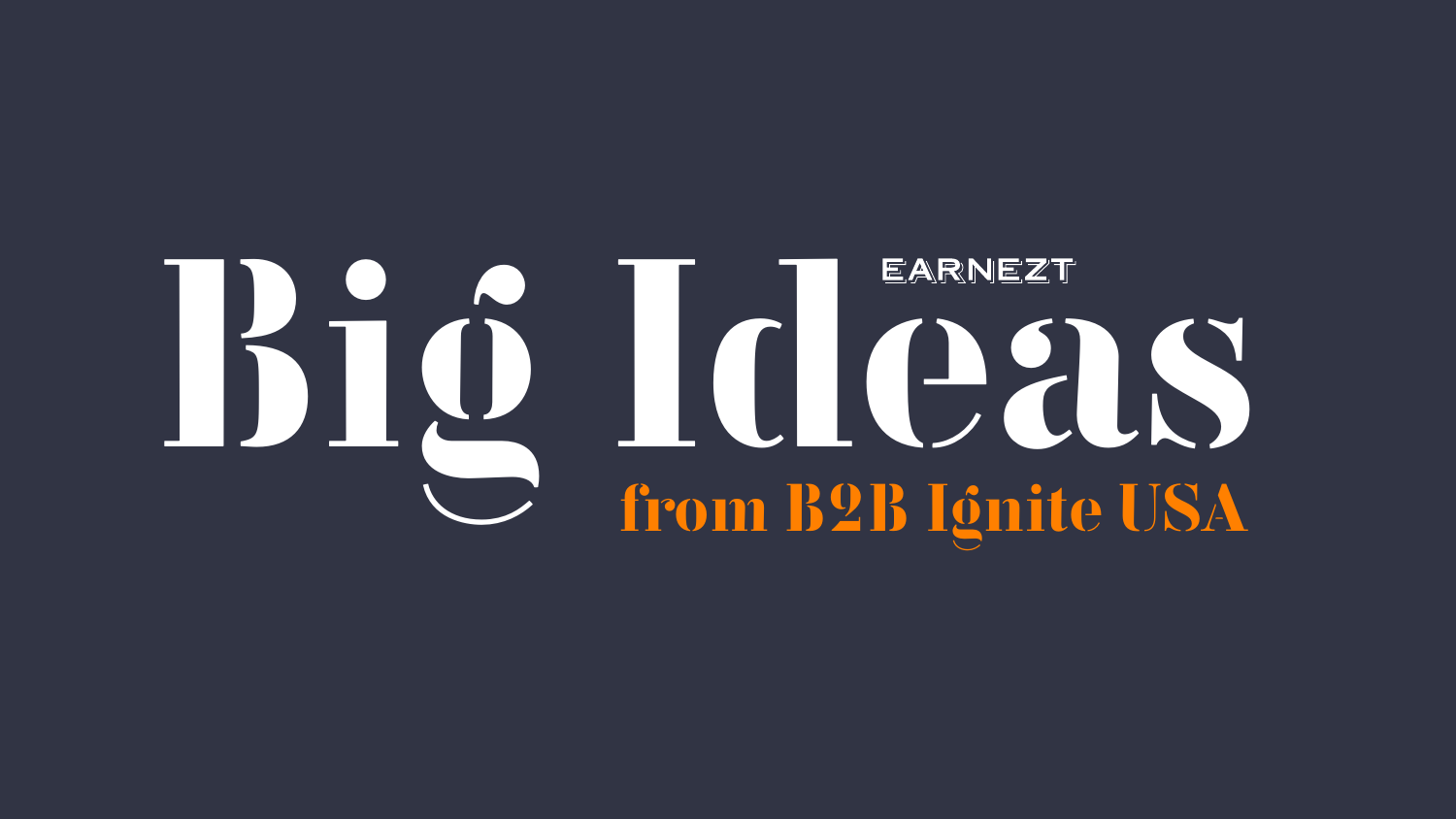# We wish we could have been gathering with our industry peers in Chicago for [B2B Ignite USA](http://www.b2bigniteusa.com/bigniteusa.com/)

thanks to the hard work of the B2B Marketing staff and an incredible lineup of speakers, the virtual event experience certainly still packed a punch.

# but...

*Read on for some of our key highlights from the event*



While we weren't swapping business cards between sessions or mingling over conference cocktails, we got all the B2B insights we could have hoped for – and then some.

Over the course of two days, we "zoomed" from ABM and Martech to purposedriven brand building and leadership in the face of uncertainty. And best of all, we compiled all the big ideas heard 'round B2B Ignite so get ready to dive right in.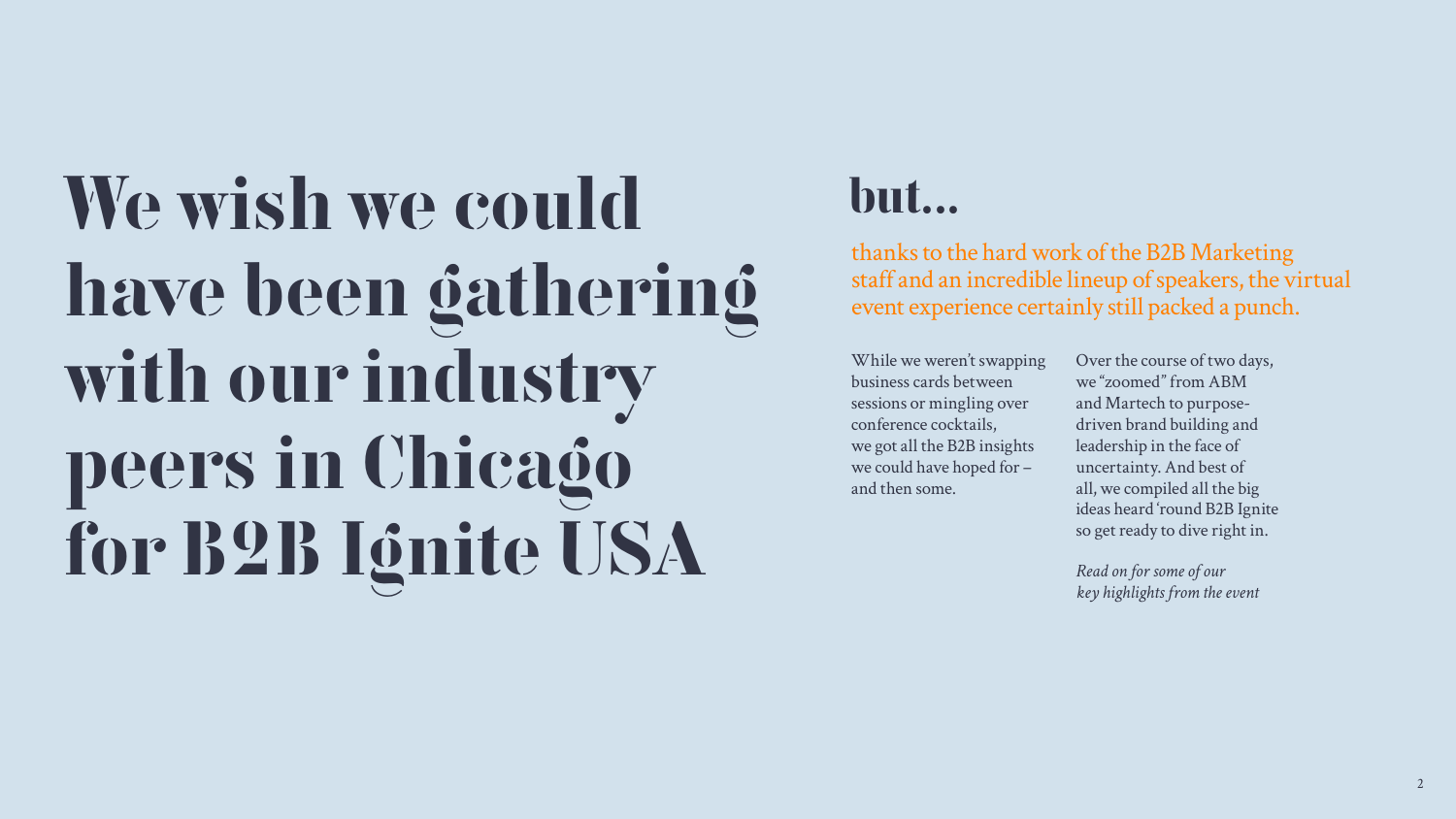The role of rational thinking in business decision making is certainly overstated and many important motivational drivers often overlooked.

There's a whole game up for grabs in innovating in psychological terms rather than technological terms.''

*Rory Sutherland, Ogilvy*

As we like to say here at Earnezt, business people are people too – they just happen to be at work.

We've got to take the time to understand what truly makes people tick, harness their emotions, appeal to their hearts and minds.

In the opening keynote of B2B Ignite USA, Ogilvy chairman Rory Sutherland spoke about something every B2B marketer should get familiar with – behavioral economics. It's a branch of science that focuses on the realities of decisionmaking – particularly financial decisions.

It's super relevant to all of us as we're in the business of communication and that communication exists to help persuade.

Taking a step back from strictly economic and pragmatic thinking to explore the psychological and behavioral forces at play opens a host of new, more innovative approaches.



# logic-based thinking

*Here are some useful resources specifically made with B2B marketing in mind:* 

*[Mind of the buyer](http://earnest-agency.com/wp-content/uploads/2017/05/Insidethemindofthebuyer.pdf)* 

*[The Yes Factor](https://earnest-agency.com/ideas-and-insight/the-yes-factor-how-to-persuade-buyers/ )*

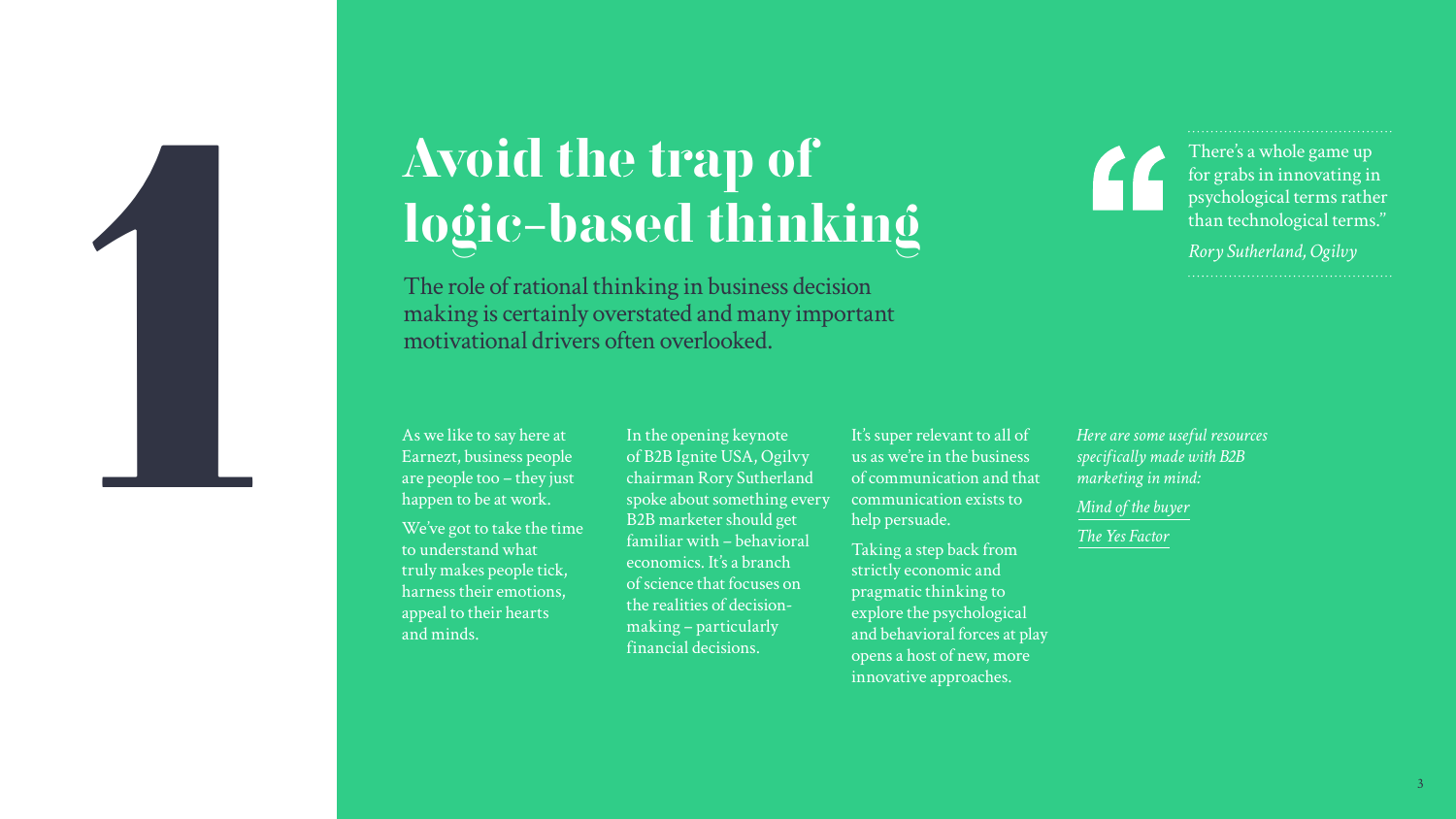

A clear sentiment shared throughout the sessions at B2B Ignite USA was the need for marketing to get closer to sales than ever before.

Rather than a simple handoff, the relationship between sales and marketing should be about active collaboration, communication, mutual respect and trust. To be as effective as possible, the two functions should seek to adopt a common language and mindset along with metrics by which to measure success.

# The move from sales enablement to sales engagement



In his session 'Thinking in Systems', Dow Jones CMO Rossa Shanks emphasized that the best marketers truly understand sales, allowing them to create a real revenue generator.

It requires a growth mindset, marked by expansive thinking beyond marketing and an empathy for sales, to effectively break down silos.

Shared metrics lead to accountability and are the foundation upon which sales and marketing can work in parallel towards a common goal rather than the traditional passing of the marketing/sales baton.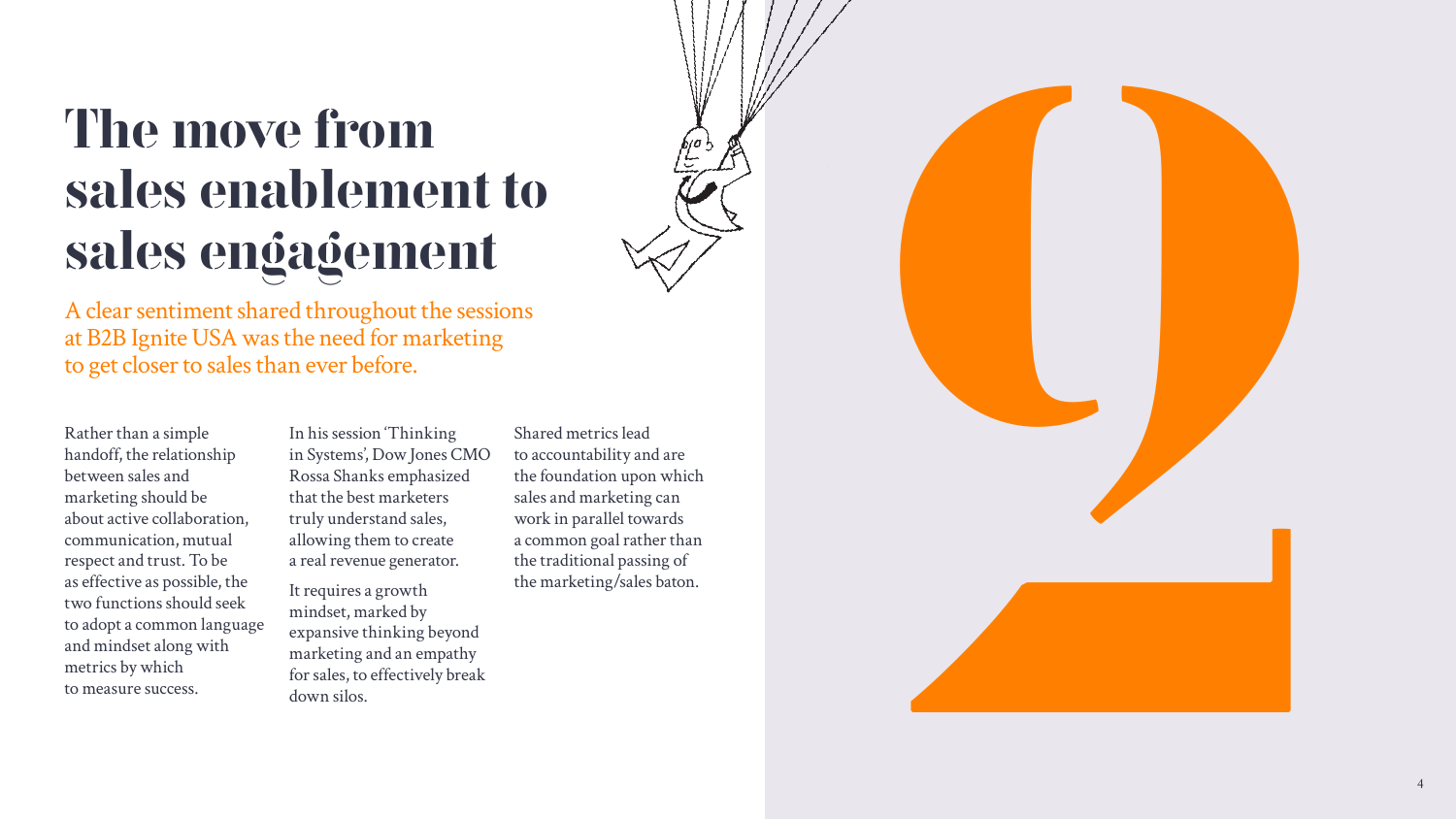# Embrace your role as change agent to claim your seat at the table

Despite the new challenges that have arisen in the wake of Covid-19, marketers at B2B Ignite were optimistic about the opportunity presented to them as organizational change agents.

As discussed by CMOs on the "What does the future hold for the B2B CMO?" panel, the crisis has reconfirmed marketers' ability to respond quickly and dynamically and to lead in the face of uncertainty. Furthermore, it's validated the importance of having the voice of the customer represented at the highest levels of an organization. Marketers have been critical to understanding and addressing the changing needs of their customer base, helping brands engage in meaningful and authentic dialogue with them (along with employees and investors, too).

Panel members urged that, beyond their role in crisis communications and management, marketers should draw a straight line between marketing and the financial goals of the organization. Now is the time to extend influence beyond the communications function and fight for a seat at the table, in order to be a part of conversations around larger organizational strategy.

Marketers should seize this opportunity to really step up and take a lead role in educating about the evolved role of marketing in strategically driving growth."

*Debbie Murphy, Member, The Economic Club of Chicago*



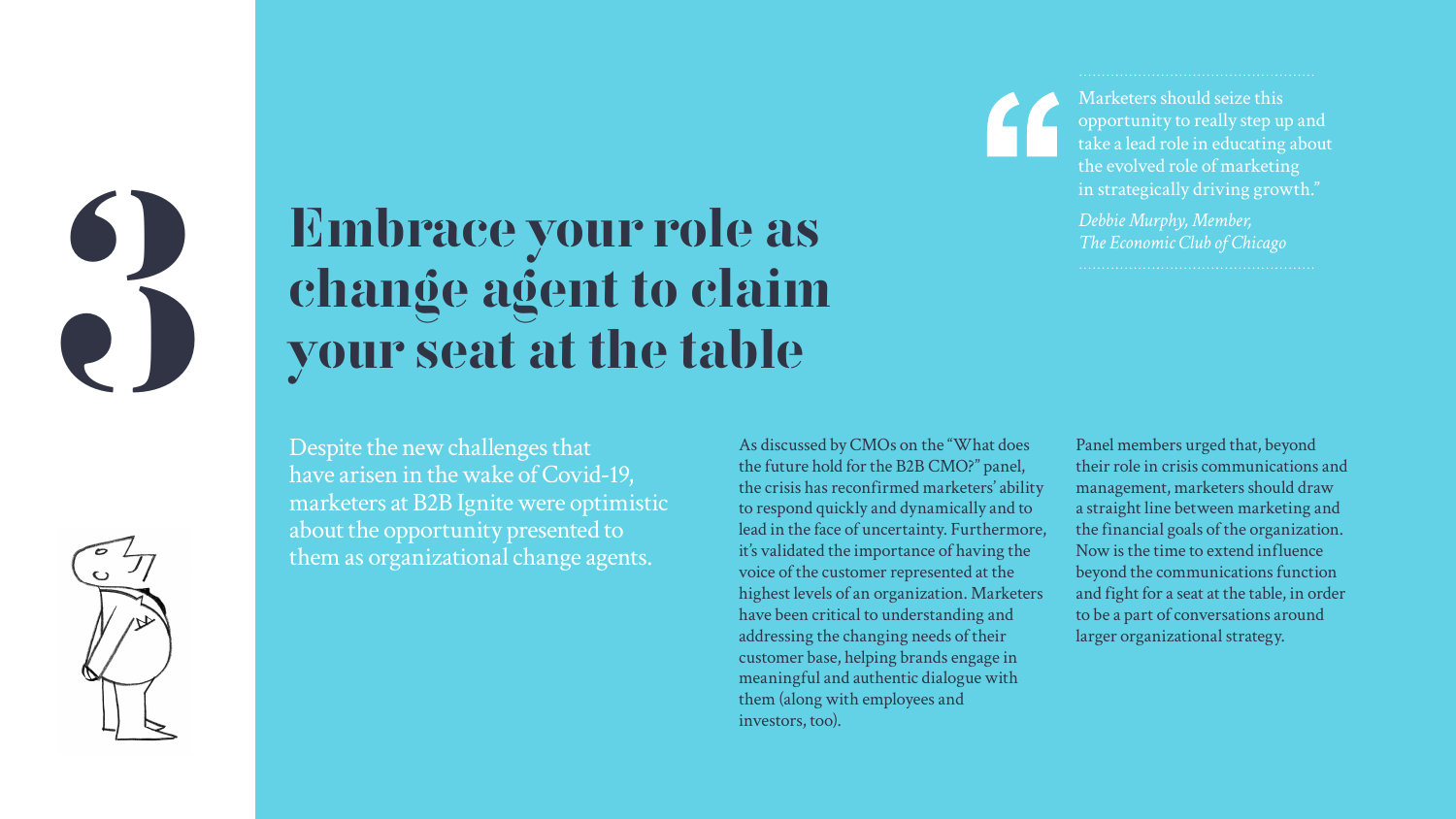# Content that **Figure 14** connects is king

In his session 'Vital B2B Benchmarking Stats', Earnezt's Managing Partner Chris Wilson illustrated that there's a clear B2B content problem in terms of relevancy and connection.

Data shows that B2B buyers are overwhelmed with the volume of content available and many think branded B2B content isn't relevant to them or is boring, repetitive and expected.

of business and IT buyers say the content they receive is useless<sup>1</sup>

FireEye CMO Vasu Jakkal stressed the importance of driving relevancy and connection in content, saying, "No one is listening if they can't relate. We need to move from messaging

to stories."

of execs think that branded content is boring2





Author David Nihill also offered his own advice for creating content that connects and engages – by infusing humor and personality.

Here are Nihill's tips for using humor to craft content that connects:

- *Start with pain points*
- *Think fun over funny*
- *Ask what your customer would do*

# $\frac{0}{10}$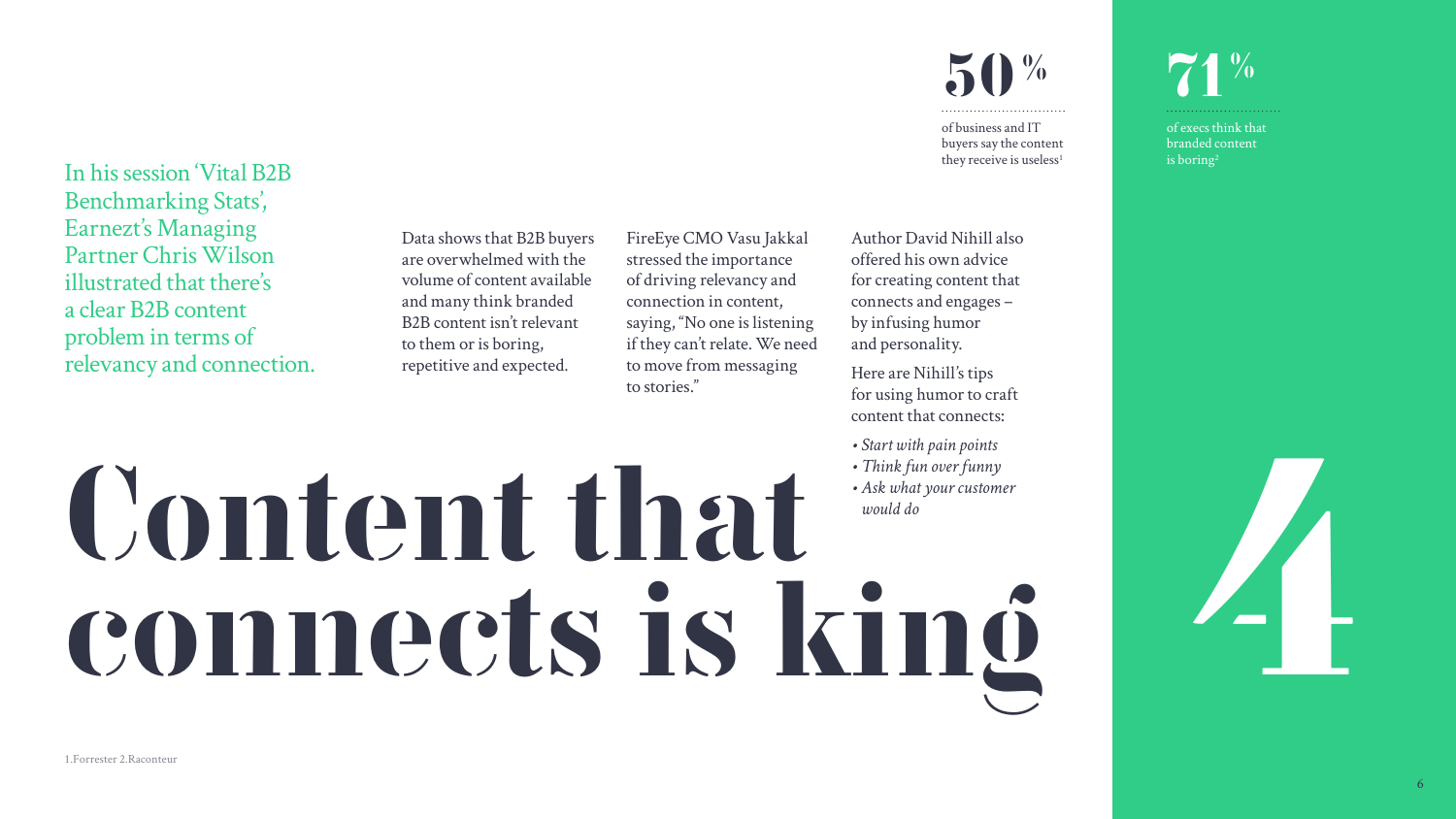

# No strategic alignment without operational alignment No strategic<br>
alignment<br>
without<br>
without<br>
alignment<br>
alignment<br>
alignment<br>
alignment<br>
alignment<br>
alignment<br>
alignment<br>
<br>
Without integrating technology,<br>
Factured and reporting<br>  $\frac{Marginal RETS and meroticAligenmer, trackingand forecastingRPSs, metric and reportingKPSs, metric and reporting$

Without integrating technology, you can't harness the full power of marketing.

Several sessions highlighted this notion of supercharging your marketing through tech stack integration – and not only within the marketing function but in coordination with sales and customer success as well.

the top cited benefits of centralized operations, called 'RevOps':

## *Vision*

• Shared operational objectives and priorities

## *Measurement*

- Aligned KPIs and metrics
- Improved measurement, tracking and forecasting
- A single source of truth for all KPIs, metrics and reporting

# *Technology*

- Unified management of key processes
- More tightly aligned tech stack
- More strategic use of tech

# *Operations*

- Increased responsiveness
- Reduction in costs through elimination of redundancies
- Decreased errors/defects in deliverables and processes

Interested in exploring centralized operations? Here are Famico's tips for getting started:

# *Walk the talk*

If marketing, sales and customer success are not operationally aligned, they're not aligned

# *Centralization*

The more centralized your operations functions are, the tighter aligned your marketing, sales and customer success teams will become

# *Boil a Pot, not the Ocean*

If you don't have RevOps currently, start with incremental steps to bring the functions toward operational alignment

# *Be inquisitive*

Most of the reports on RevOps are skewed so do your due diligence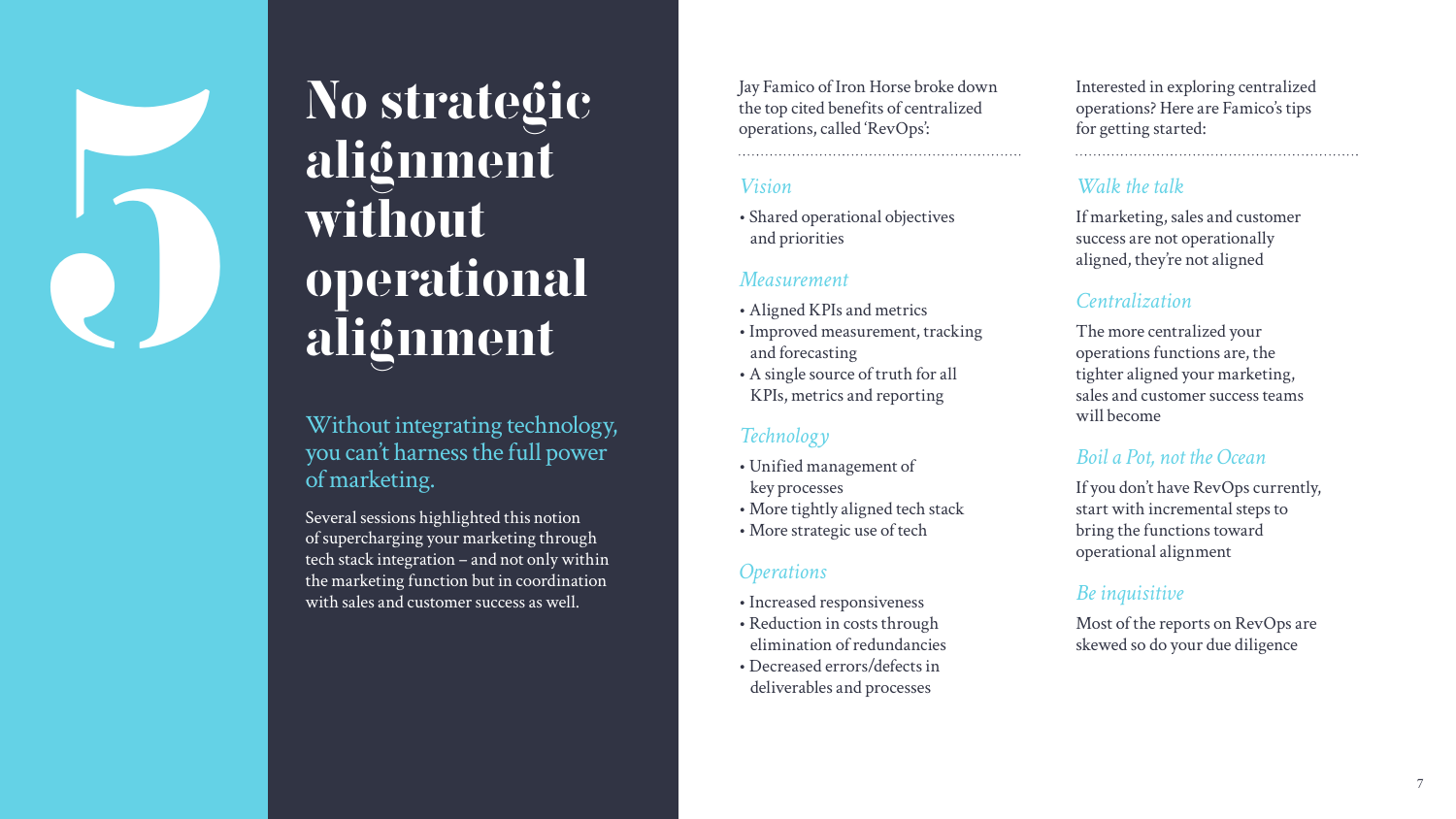









# Activate your brand purpose

In today's world, brand purpose must extend beyond a company's 'reason for being'

Brands are expected to take a stand and activate that purpose for the better of the world around them. While B2C brands like Patagonia have been at the forefront of cause-driven marketing, more B2B brands are leading and acting with purpose.

For brand purpose to have impact, it first and foremost needs to be authentic and then put into real action.

*Here are some tips for acting with purpose, from Jill Dudones of Omobono:* 

> Look inside your business to revisit, rigorously test, and adjust your purpose statement

Activate your purpose, ex. rethink thought leadership, co-create with employees and partners

Listen to understand your audiences

Measure the impact on society, employees/culture, and the business



Embrace the power of your people to ensure alignment and to deepen your purpose

# 93%

of B2B businesses are somewhere on the purpose journey 3

# 57 %

are more focused on purpose today than three years ago 4

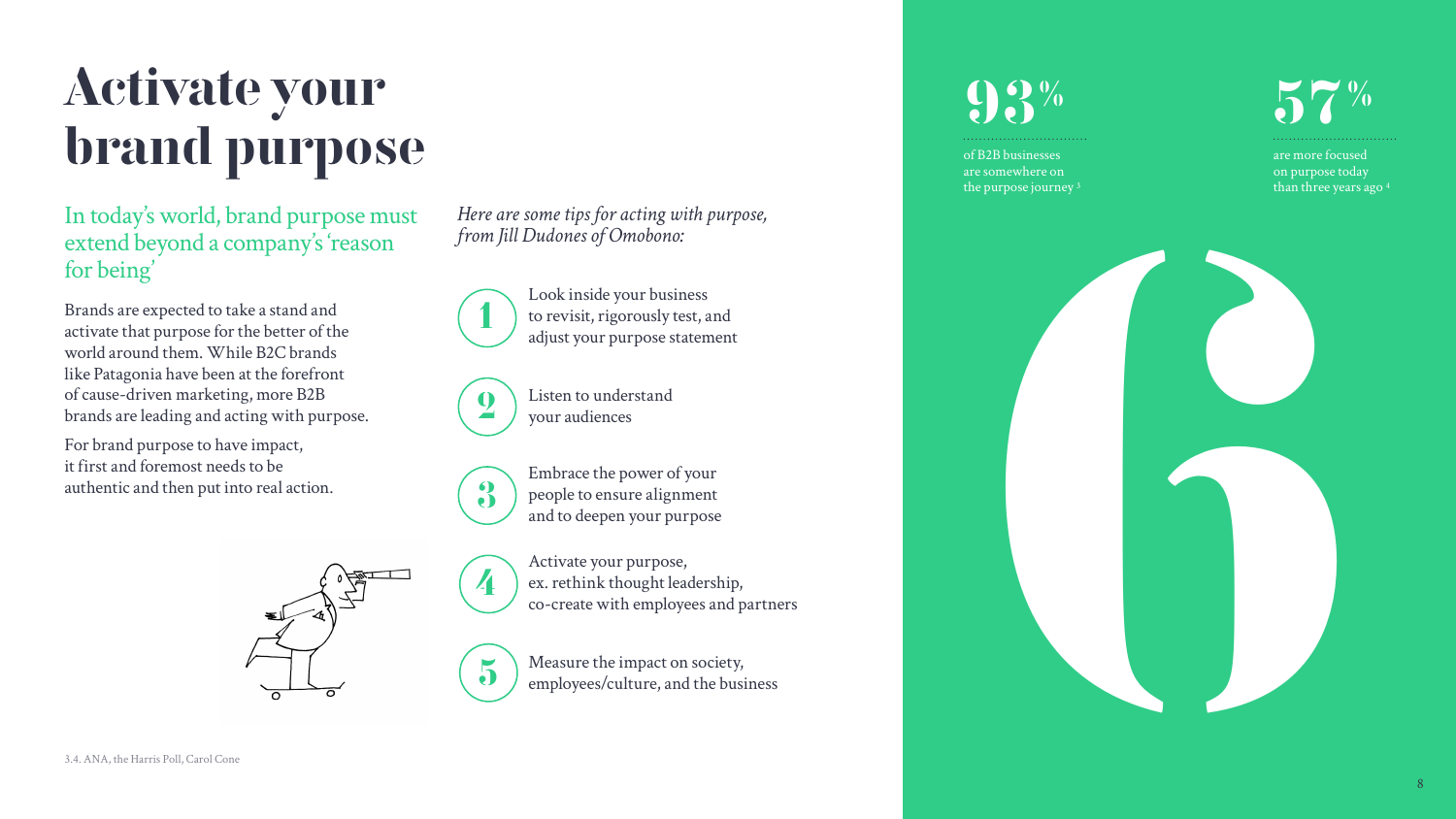

Brand experience – as a culmination of identity, behavior, capability, and culture – not only represents what a company stands for but it has a direct impact on the bottom line.



71 %

stock market out performance of purpose active brands since 2010 5

of B2B buyers more likely to purchase when they see their personal values reflected 6

# Brand building<br>is good for<br>business, too Brand building is good for business, too

In his session 'The Power of Brand,' Stefan Doering of PwC UK stated that the best brands are consistent, relevant and distinctive and showcased how long-term brand building provides more sustainable business growth than short-term sales activity. While the immediacy of sales activity is attractive, the data shows that the effects of brand building last longer and accumulate over time.

Furthermore, Jill Dudones of Omobono shared the impact of purpose-driven brand building on sales and stock performance:

## *Ready to dive deeper?*

*Here are four arguments for why [B2B marketers should spend more](https://earnest-agency.com/ideas-and-insight/b2b-marketers-should-spend-more-on-brand-building/ )  on brand building*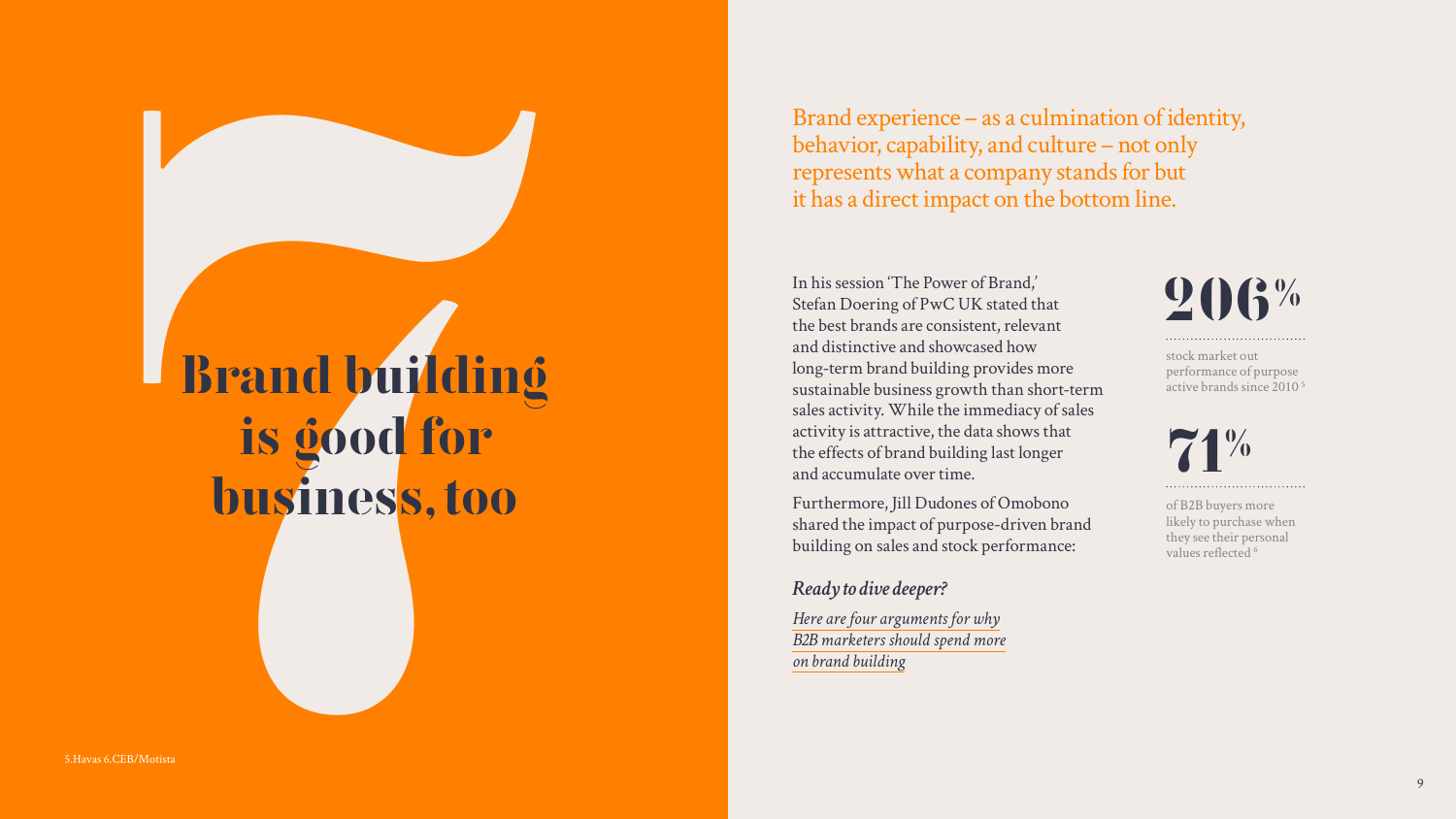# *Hungry for n*<br>*Learn more abo*<br>*bespoke market*<br>*free ABM guide*

# Take the next step on your ABM journey

# Targeting Personalization Value Creation

It's clear many of us are well on our way on the ABM journey – now it's time to scale the mountain. Meredith Fuller at Quarry outlined how to take ABM to the next level from good to great through new approaches to targeting, personalization, and value creation:

- Account and contact specific (1:1)
- Cluster-based (ie. industry) (1:Few)
- Role-based
- Ideal Customer Profile (fit-based)
- Basic tiering of accounts (by firmographics)
- Personas identified by roles

- Time-bound campaigns ("on" then "off")
- Marketing-led only
- Short-term window to drive impact

- Advanced "Fit, Intent + Engagement" modeling/scoring to segment prioritize
- Personas mapped across buying group(s)
- Contact coverage assessment and appending
- Contextual, dynamic customization – in real time
- Engagement-based
- Buyer journey stage-based
- Intent-based
- Time-bound campaigns and perpetual programs ("always on")
- Delivers value over a long period of time
- Amortizes costs more like a capital investment
- Mix of marketing-led and sales triggered plays



# *Good Good Good*

# *Great Great Great*

## *Hungry for more?*

*Learn more about crafting truly [bespoke marketing with Earnezt's](https://earnest-agency.com/ideas-and-insight/define-abm-amazingly-bespoke-marketing/)*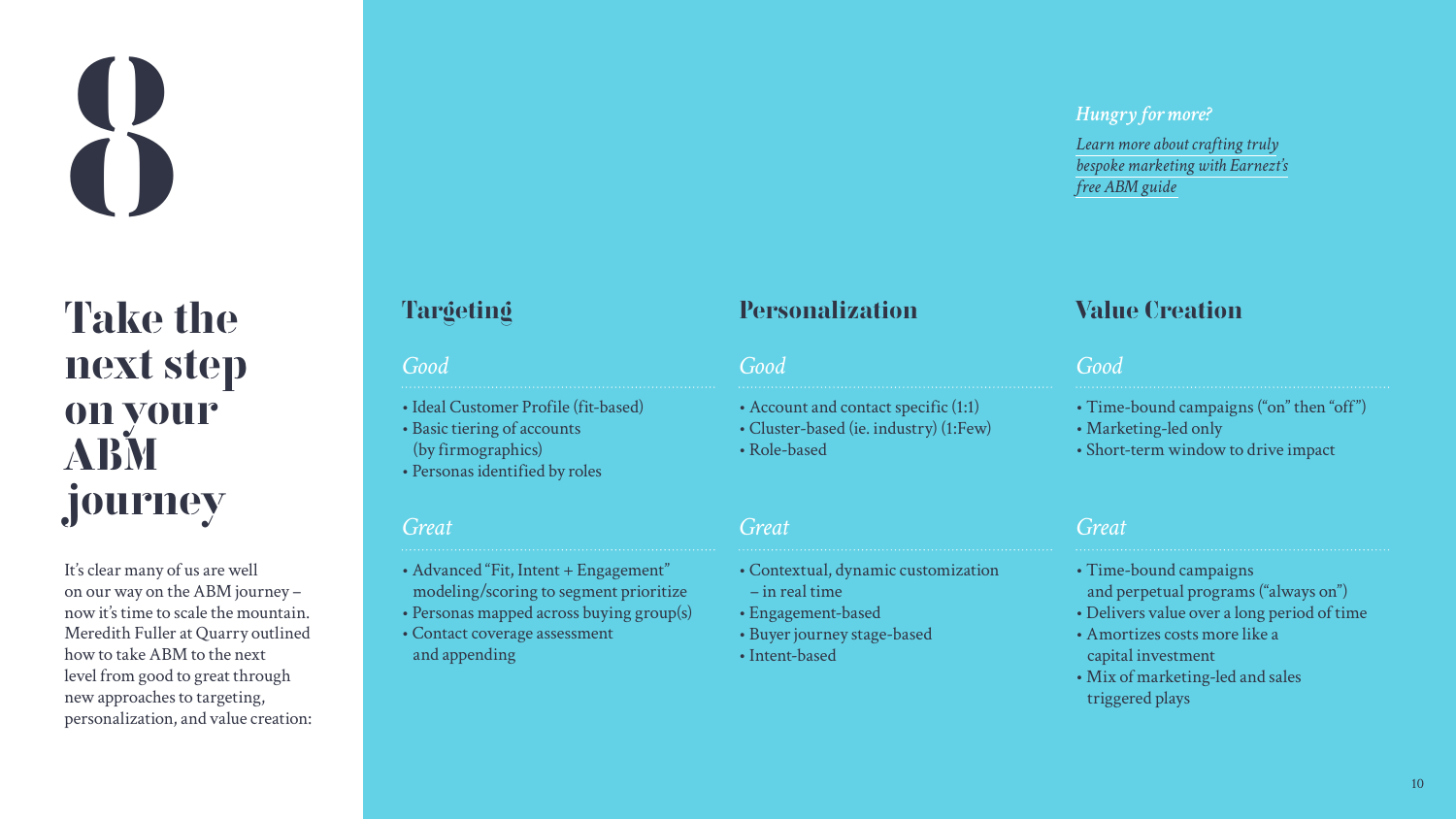

- 
- 
- 
- 
- 
- 

The need to find meaningful ways to help customers during this time of uncertainty, instead of self-serving initiatives and hard selling, was a resounding message throughout B2B Ignite USA.

It will be the brands that are the most helpful now that customers will remember later.

FireEye's Vasu Jakkal stated "Build trust, lend a hand, show empathy. Help people choose optimism." and Omobono's Jill Dudones implored "We need to go from "I'm here for you" to "what can I do for you?"

Here at Earnezt, we couldn't agree more. We've been guiding our clients with the principle of helping, not selling and during B2B Ignite USA we decided to practice what we preach.

# $N_{\rm F}$  is the *y* need it most the *they need it most* time for helping, not selling

We used our sponsored booth to drive awareness and support for The Greater Chicago Food Bank, inviting fellow attendees to *[#Ignite4Chicago](https://earnest-agency.com/ignite4chicago/)* by joining us in the donation of meals to those in need. While we couldn't be in Chicago with our fellow marketers, it was powerful to come together to rally for the city that has been an incredible host to the B2B marketing community over the years.

*Click here to learn more about how you can help your customers when*